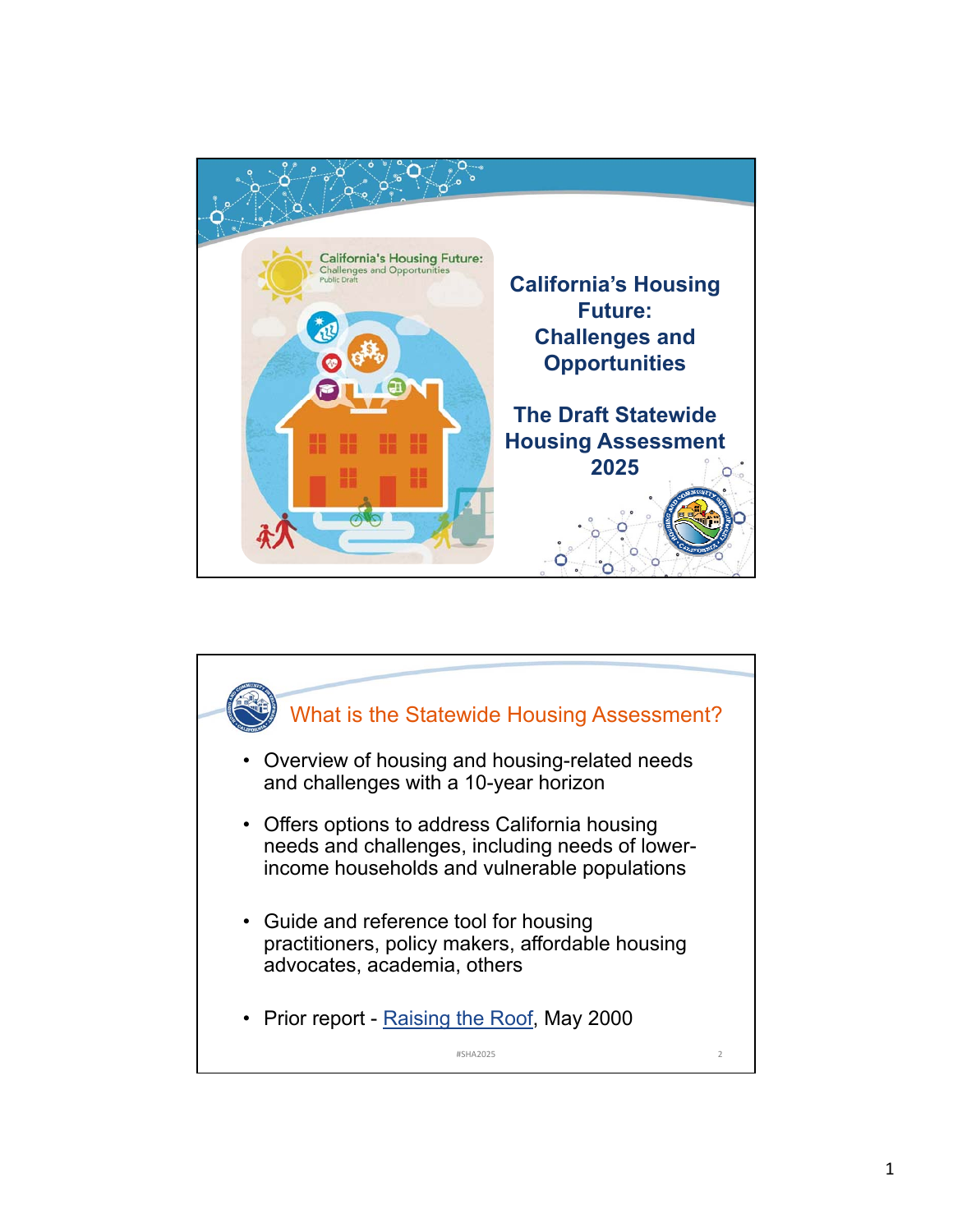

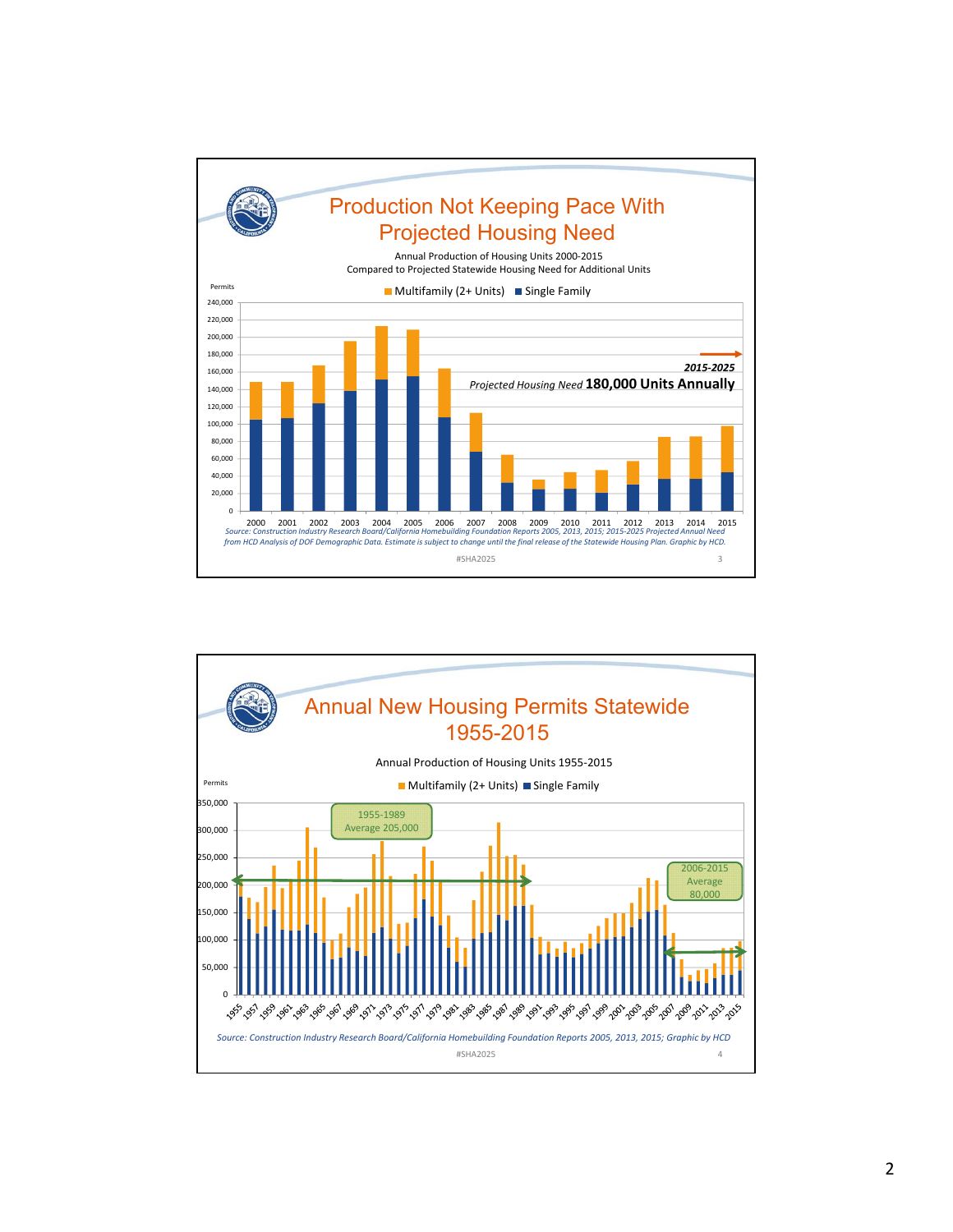

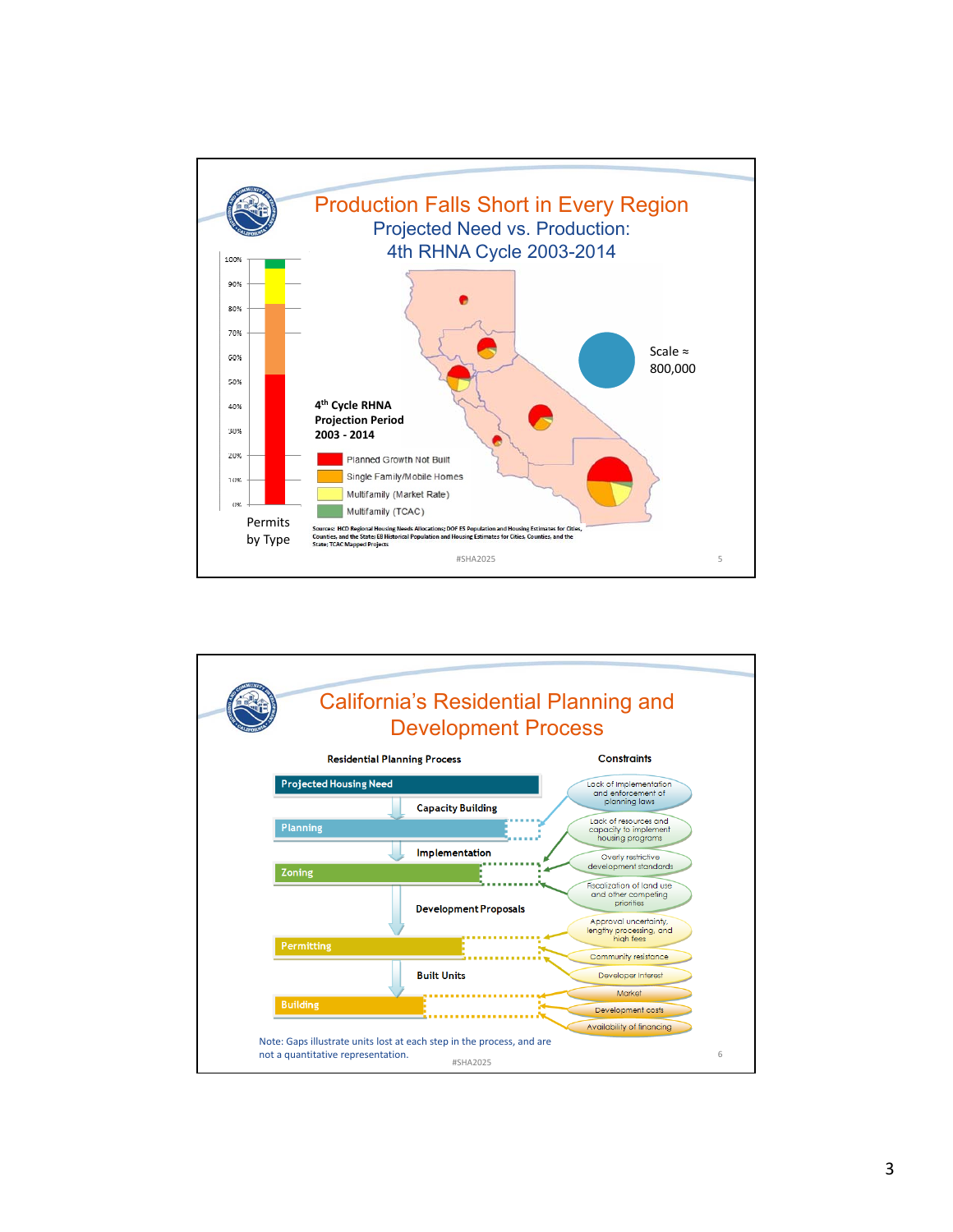

| More Than Half Their Income to Rent                                                   |                                                       |                 |                                    |  |  |  |
|---------------------------------------------------------------------------------------|-------------------------------------------------------|-----------------|------------------------------------|--|--|--|
| <b>Income</b>                                                                         | <b>Total Renter</b><br><b>Households</b><br>(million) | % Rent Burdened | % Severely Rent<br><b>Burdened</b> |  |  |  |
| <b>Extremely Low-Income</b>                                                           | 1.27                                                  | 90%             | 80%                                |  |  |  |
| Very Low-Income                                                                       | .95                                                   | 87%             | 51%                                |  |  |  |
| Low Income                                                                            | 1.11                                                  | 65%             | 18%                                |  |  |  |
| All Lower-Income Renter<br>Households (80% AMI and below)<br><b>Subtotal of above</b> | 3.33                                                  | 81%             | 51%                                |  |  |  |
| Moderate-Income                                                                       | 1.03                                                  | 35%             | 4%                                 |  |  |  |
| Above Moderate-Income                                                                 | 1.54                                                  | 8%              | በ%                                 |  |  |  |
| All Renter Households Total                                                           | 5.9                                                   | 54%             | 30%                                |  |  |  |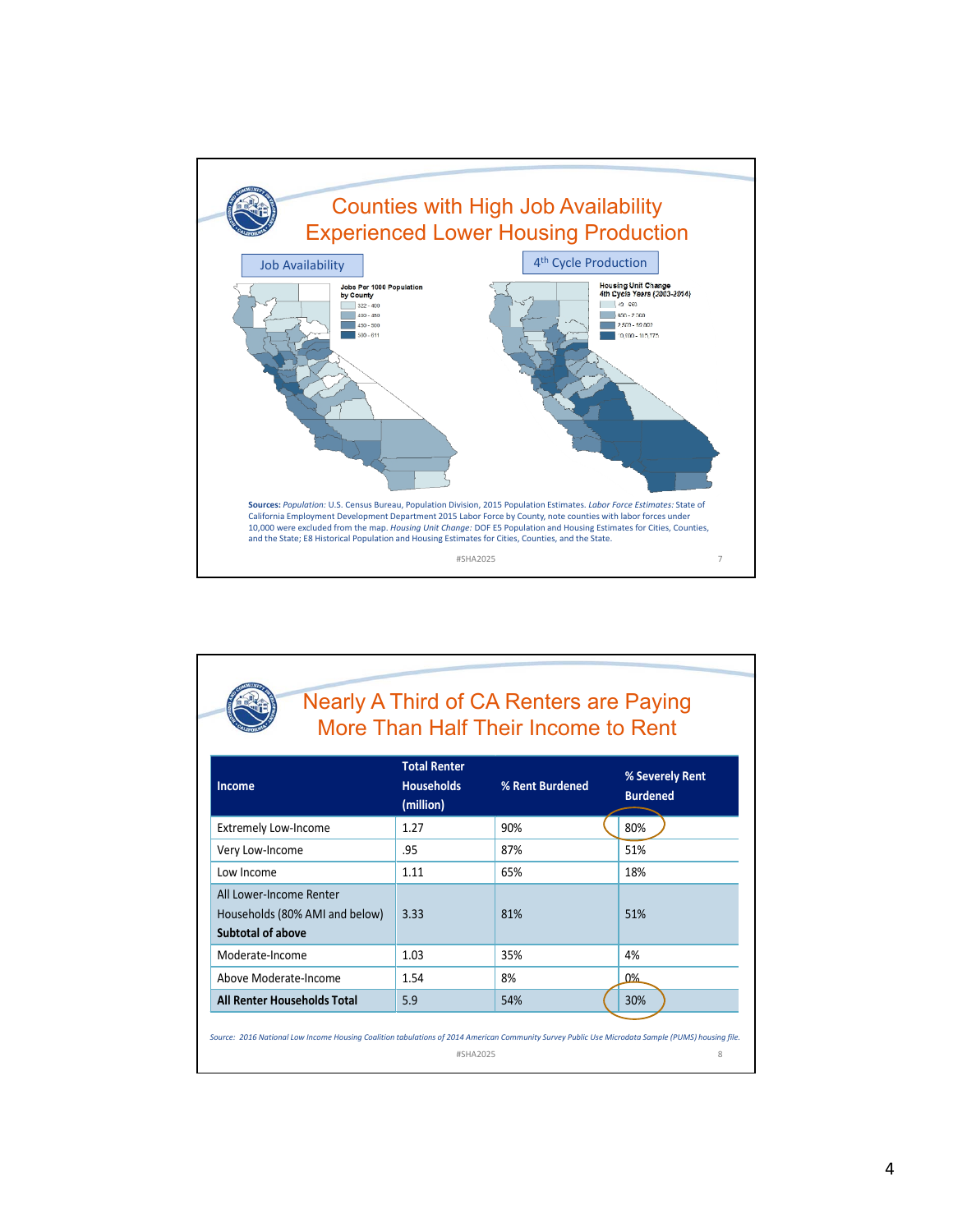